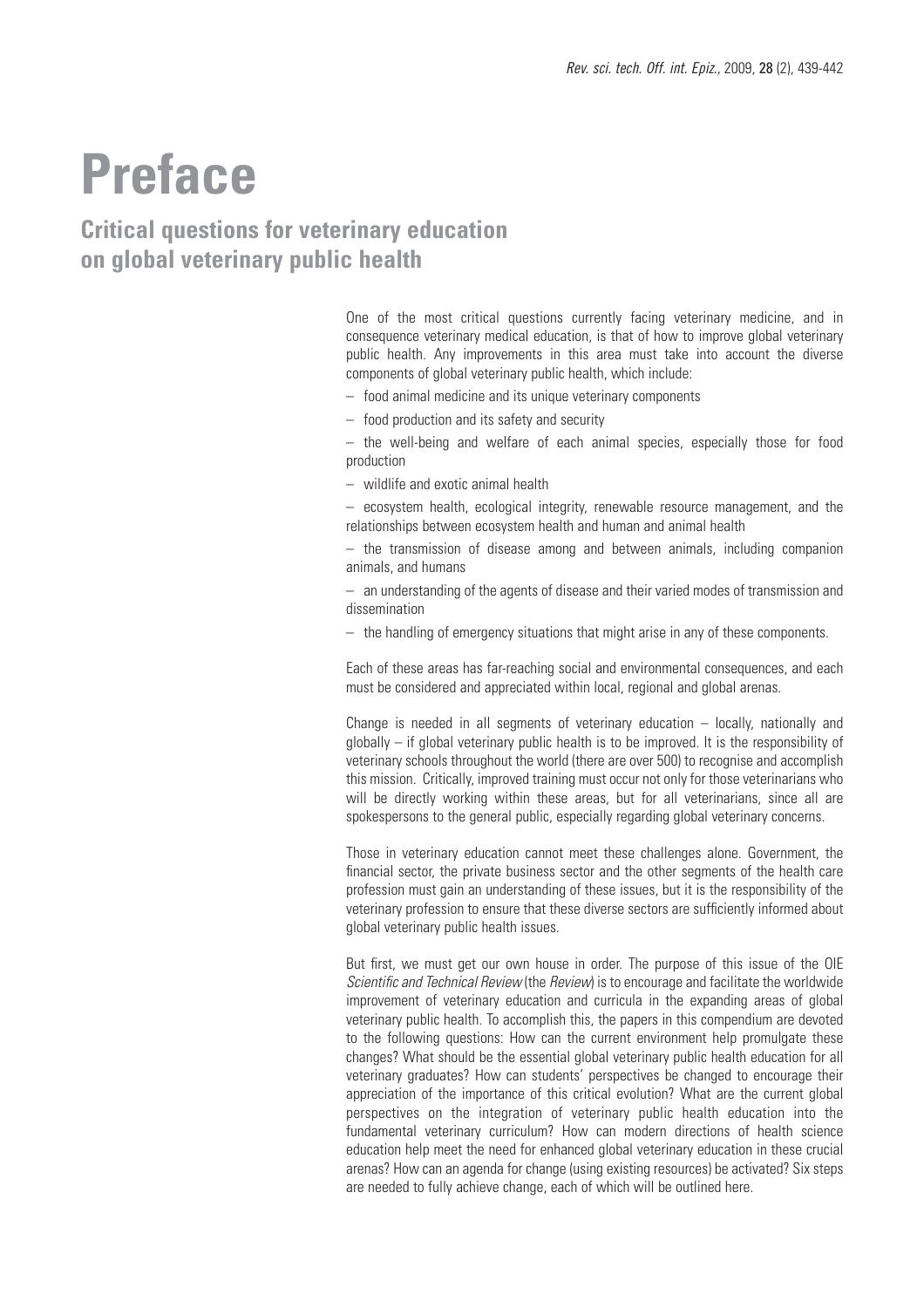# Six steps to change

## **Establishing the essential elements of global veterinary public health training for all veterinarians**

There are two levels of competence needed by veterinarians in global veterinary public health. The first level is needed by all students, independent of their subsequent career paths, since all will become spokespersons for the veterinary profession and educators of the general public on the essential issues of global veterinary public health. This is a critical task because without the general public being aware of the issues, there will be no support for them to be addressed and solved. The public also includes the families, teachers, and advisors of those who will enter into the profession to become global veterinary public health veterinarians. The authors of the 20 papers in the category of 'Essential global veterinary education for all veterinary graduates' in this compendium were given the task of describing the areas of knowledge and competence in global veterinary public heath that *all* veterinary students should have by the time of graduation – the areas that every one of the current 500+ veterinary schools in the world should include as part of their required curriculum for all students. This ground-level training also serves as the key foundation for students who will be moving into global veterinary public health as a career and who will have to be able to implement the standards and guidelines of the World Organisation for Animal Health.

#### **Establishing the training needs for global veterinary public health specialists**

The second level of essential training should provide expertise to those who plan to devote their careers to global veterinary public health issues. As critical as it is to define these areas, we have chosen not to attempt to tackle this in this issue of the *Review*. This training will occur either after the initial veterinary degree has been obtained, or by some combined programme such as a DVM/PhD, DVM/Master of Public Health, or others. The training in each of these areas will occur in veterinary schools or other educational institutions that specialise in a few, or just one, of these areas, depending on a host of factors – the primary one being the specialised expertise of that institution's teaching staff. Most veterinary schools will probably have expertise at this depth in a few of these areas, but certainly not in all, or even most. The selection of areas to be covered and the depth of coverage will vary between universities, with each having its own unique specialisation. This type of training must, however, be distinguished from the training that *all* veterinary students should receive; for the latter, there is likely to be considerable similarity between veterinary schools.

## **Providing veterinary students with an appreciation of the relationship of veterinary medicine to the other health professions**

If we are to improve key areas of global veterinary public health, veterinarians must cooperate with other health professionals to help promote change. Fortunately, there is a growing awareness of the overlap of responsibilities of veterinarians in different areas of veterinary medicine and, more importantly, an appreciation and discernment of the need for cross-fertilisation between the different health care professions. This environment is conducive to an improvement in global veterinary public health education, so it is critical that graduating veterinary students have an erudite understanding of the relationship between veterinary medicine and other health professions and are able to take advantage of the many opportunities there are for cooperation. The section of papers on 'The environment for change' explains these concepts well, and provides a good introduction to the issues in global professional cooperation to which all veterinary students should be exposed.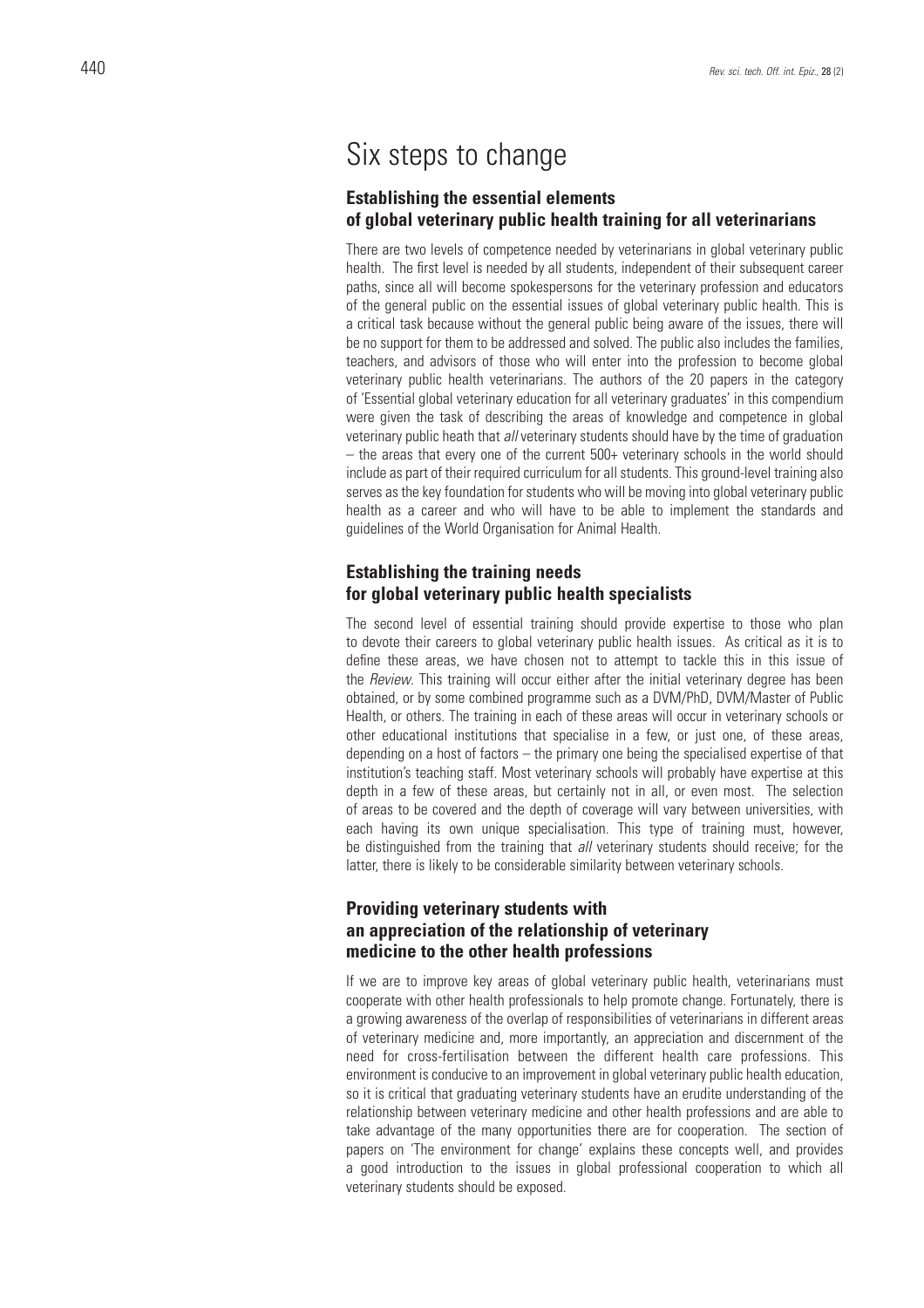#### **Creating curriculum change**

The 20 papers in this issue that are devoted to 'Essential global veterinary education for all veterinary graduates' discuss areas of curriculum emphasis and coverage that are required to provide enhanced veterinary education and meet the needs of today's graduates. Significantly, as Dr Walsh emphasises in his introduction, altering a veterinary school curriculum can be fraught with considerable difficulty, 'like moving a graveyard' (2). With far fewer teaching staff than medical schools, many species to cover and a greater range of critical areas of veterinary proficiency to be taught, veterinary schools have had far fewer opportunities than medical schools to develop a cohort of faculty members with a specialised expertise in education that can lead the needed curriculum developments. However, the many deliberations underway in other areas of health science education provide examples of ways in which curriculum change in veterinary schools can be pursued. The set of 12 papers in the section 'Modern approaches to meeting the need for enhanced global veterinary education' within this compendium, have been written by some of our most knowledgeable veterinary education colleagues. These, and Dr Walsh's introduction, provide some good insights into directions that we can follow to achieve our goal.

## **Encouraging students to enter into careers in global veterinary public health**

To achieve this goal, there is a clear need for veterinary curricula to provide students with the fundamental underpinnings of the issues of global public health, but the critical question is: 'Will this be enough to attract the needed number of students into this critical area?' Some of the data and considerations presented in this compendium of papers suggest that the answer might be 'definitely not'. The key question to address is thus: When do students choose the area of their veterinary careers? Is it during veterinary school or is it even before they enter veterinary school? The latter may well be the correct answer. How soon before they enter veterinary school might this occur? An intriguing paper by Andrews (1) in this compendium reports that the Royal College of Veterinary Surgeons in the United Kingdom has created a programme introducing veterinary medicine career opportunities to 14-16-year-olds. Veterinary educators must watch the results of this endeavour closely.

#### **Validation**

Once curriculum change has been implemented over a satisfactory period of time, it is vital to conduct an analysis to determine whether it has produced its intended result. Did it indeed meet the objectives that it was directed to achieve? Has there been a significant improvement in global veterinary public health, and has the veterinary community stepped up to provide at least a significant contribution to this change? As time passes we will probably have some insights of variable quality and reliability, but it will be critical to study the results with appropriate statistically valid tools. Unfortunately, such analysis is extremely rarely undertaken in the arena of curriculum change. The consequences of curricular change are often presumed to be positive, but this is usually not validated. The OIE will take steps to encourage this type of assessment – and others should do likewise. This compendium provides within it a good example of an in-depth, statistically compelling evaluation of a major veterinary curricular change.

These six steps form the basis for the creation of this compendium of 49 papers. I would like to thank the contributors for the excellence of their papers and I thank Dr Donal Walsh for his invaluable contribution as Coordinator of this *Review*.

> Bernard Vallat Director General